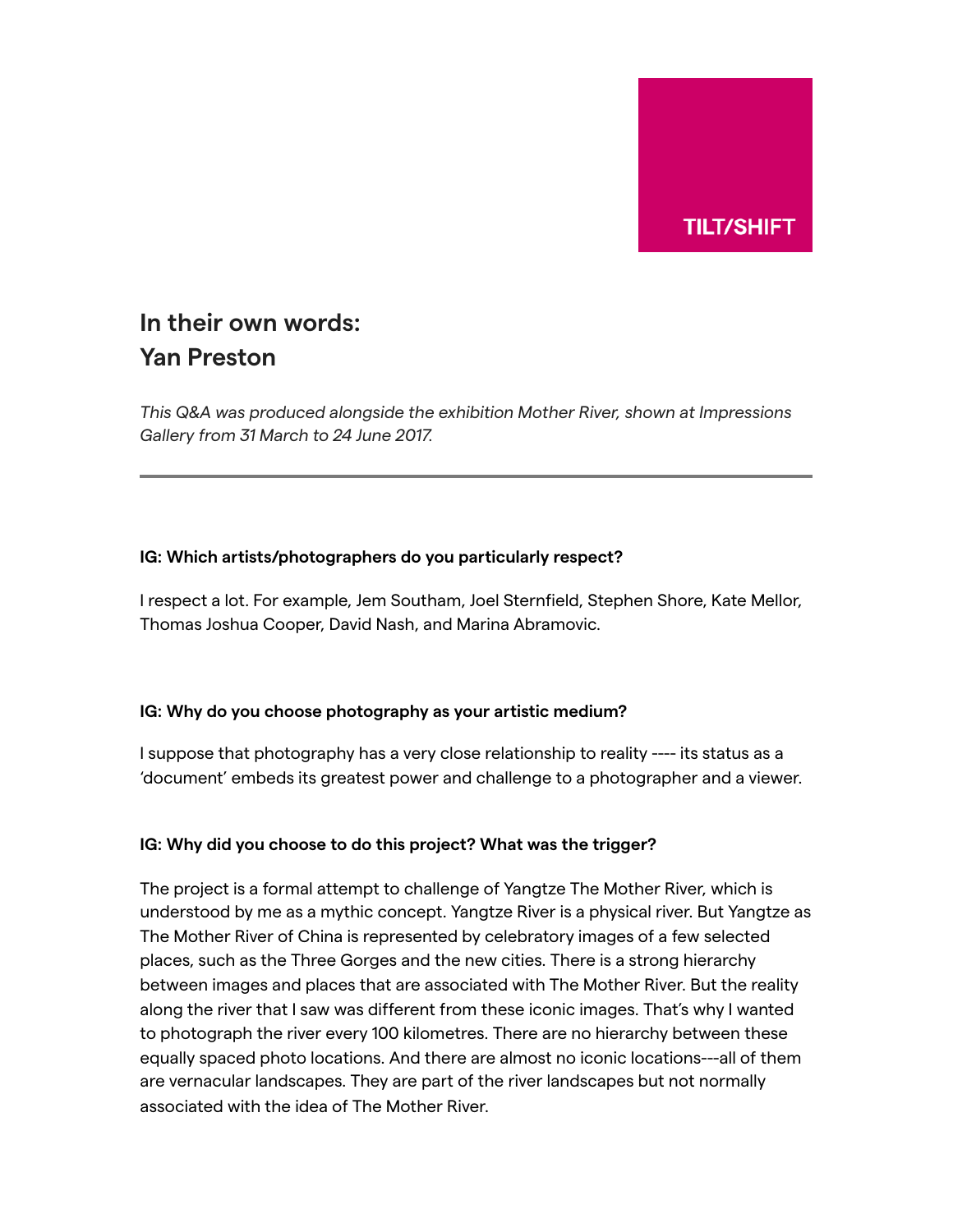I'm aware that 'The Mother River' was a Chinese icon. For people outside of China, Yangtze perhaps is more like a window of the country. But there are also dominant ideas. If you search for 'Yangtze River' in both Google and Baidu (China's online search engine), you actually get very similar pictures: the Three Gorges, and the new cities. The Yangtze actually flows through huge and hugely diverse regions of China. I hope that my pictures can at least show some of these little-known aspects of the country.

#### **IG: What are your main influences and how have they influenced your work?**

You can see my influence from the list of artists that I respect. I think that I'm heavily influenced by the type of photography that is associated with the *New Topographics: Photograph of a Man-altered Landscape* and many artists that are related to this show. I describe them as 'mapping' photographers. They all allow certain degrees of 'objectivity' in their work. This might be a deadpan aesthetic which does not expose the artist's personal attitude. Or, it can be a certain method, which partially controls the artist's personal choice and prejudices. For example, Kate Mellor photographed the British coastline every 50 kilometres. And Jem Southam photographs sites of rock falls over many years. Time (and nature) itself becomes an active agent and part of the narrative.

# **IG: The work in the exhibition has been created over 4 years and must carry with it a huge number of stories. Do you have any particular highlights to note, for example a place you've visited or person you have met?**

There are many moments and memories. I suppose that reaching the river source on the 16 November 2011 was a milestone. It's extremely remote and difficult. Very few people had been there. Reaching the river mouth was a magic moment too. It was on the 16 November 2013, two whole years after I reached the source. By then I felt that I really knew the river.

# **IG: Some of our visitors will be interested in the technical aspects of your project. What equipment did you use? And did it affect the way that you worked and the project outcome?**

I used a large-format film camera (a Linhof Technika Classic and 5 by 4 inch colour negative films). It is clumsy and expensive. So for each expose I had to be very considered. There is no 'grab and shoot'. Almost every photo is produced from a reflective process. I couldn't see the result during the journeys. So I had to work quite conceptually – every photo was produced towards a central idea instead of a response towards previous pictures. I'm not sure how it affected the project outcome ---I only had this one outcome. It produced this outcome.